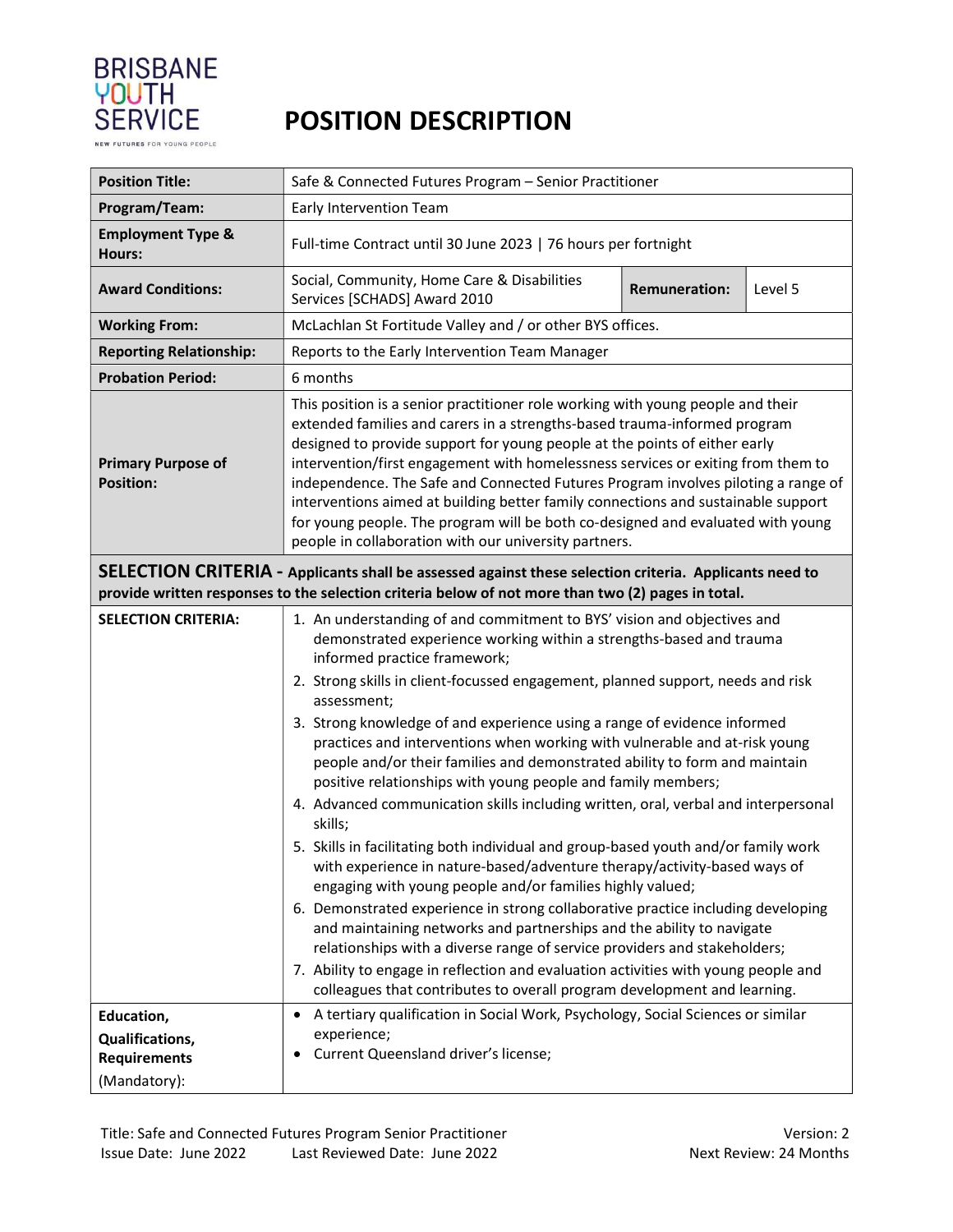|                                 | Working with Children Suitability Card (Blue Card) / willingness to obtain a Blue               |  |  |
|---------------------------------|-------------------------------------------------------------------------------------------------|--|--|
|                                 | Card prior to commencement;                                                                     |  |  |
|                                 | Evidence of vaccination, immunity, or medical exemption for the following                       |  |  |
|                                 | preventable diseases prior to commencement: Measles, Mumps, Rubella and                         |  |  |
|                                 | Varicella (Chicken Pox); Pertussis (Whooping Cough); Hepatitis B (health team                   |  |  |
|                                 | workers only) and COVID-19;                                                                     |  |  |
|                                 | Three relevant references, including most recent Manager, if relevant.<br>$\bullet$             |  |  |
| <b>Skills &amp; Experience:</b> | Youth and / or family work skills;                                                              |  |  |
|                                 | Experience navigating service systems;<br>٠                                                     |  |  |
|                                 | Broad practice knowledge and experience;<br>٠                                                   |  |  |
|                                 | Highly developed critical reflection skills;                                                    |  |  |
|                                 | Data collection and evaluation skills;                                                          |  |  |
|                                 | Ability to work autonomously exercising initiative and demonstrating clear<br>$\bullet$         |  |  |
|                                 | decision-making processes, but also able to take direction and guidance;                        |  |  |
|                                 | Capacity to work safely and creatively with young people and/or families in                     |  |  |
|                                 | innovative ways (including potential for activity-based programs).                              |  |  |
| <b>Personal Attributes:</b>     | Personal drive and integrity;<br>$\bullet$                                                      |  |  |
|                                 | Consultative and collaborative working attitude;<br>$\bullet$                                   |  |  |
|                                 | Demonstrates leadership qualities such as ability to mentor, support and guide;<br>٠            |  |  |
|                                 | Flexible, initiative, collaborative, inclusive, respectful, ethical, accountable;               |  |  |
|                                 | Commitment to a learning culture and ongoing professional development.<br>٠                     |  |  |
|                                 |                                                                                                 |  |  |
|                                 | <b>KEY RESULT AREAS - Roles and responsibilities</b>                                            |  |  |
| <b>Service Delivery:</b>        | • Promote the Safe and Connected Futures Program to BYS staff, stakeholders and                 |  |  |
|                                 | external agencies and represent BYS at meetings and networks professionally;                    |  |  |
|                                 | Manage intake and assessment processes for young people being referred into<br>٠                |  |  |
|                                 | the Safe and Connected Futures Program;                                                         |  |  |
|                                 | Conduct any/all relevant risks assessments prior to and during service delivery.<br>$\bullet$   |  |  |
|                                 | Complete thorough assessments and develop a support plan with young people<br>٠                 |  |  |
|                                 | and/or family members;                                                                          |  |  |
|                                 | Use and pilot a range of therapeutic and creative interventions and activities to<br>$\bullet$  |  |  |
|                                 | support and strengthen family relationships, social and community connections;                  |  |  |
|                                 | Work collaboratively with family, schools, education and training providers,<br>٠               |  |  |
|                                 | employers and community organisations to support young people to achieve                        |  |  |
|                                 | their goals;<br>Co-facilitate and/or participate in the Safe & Connected Futures Youth Advisory |  |  |
|                                 | Group;                                                                                          |  |  |
|                                 | Share practice knowledge and insights from the Safe and Connected Futures<br>$\bullet$          |  |  |
|                                 | Program with BYS and/or external colleagues e.g., attend team meetings,                         |  |  |
|                                 | provide presentations and/or consultations;                                                     |  |  |
|                                 | Provide centre based, outreach and offsite support (including home visits) as<br>٠              |  |  |
|                                 | well as facilitating creative engagement/therapeutic activities with young people               |  |  |
|                                 | and/or family members in the program;                                                           |  |  |
|                                 | Collect and maintain accurate client data;<br>$\bullet$                                         |  |  |
|                                 | • Contribute to monitoring, evaluation and reporting on program performance                     |  |  |
|                                 | guided by the Safe & Connected Future Program Evaluation Framework and                          |  |  |
|                                 | contracted reporting requirements;                                                              |  |  |
|                                 | Be active in both quantitative and qualitative data management to support BYS<br>٠              |  |  |
|                                 | continual quality improvement;                                                                  |  |  |
|                                 | Transport groups and individuals to appointments, meetings, and any other<br>٠                  |  |  |
|                                 | activities as required.;                                                                        |  |  |
|                                 | Participate in staff training and development activities as required.<br>$\bullet$              |  |  |